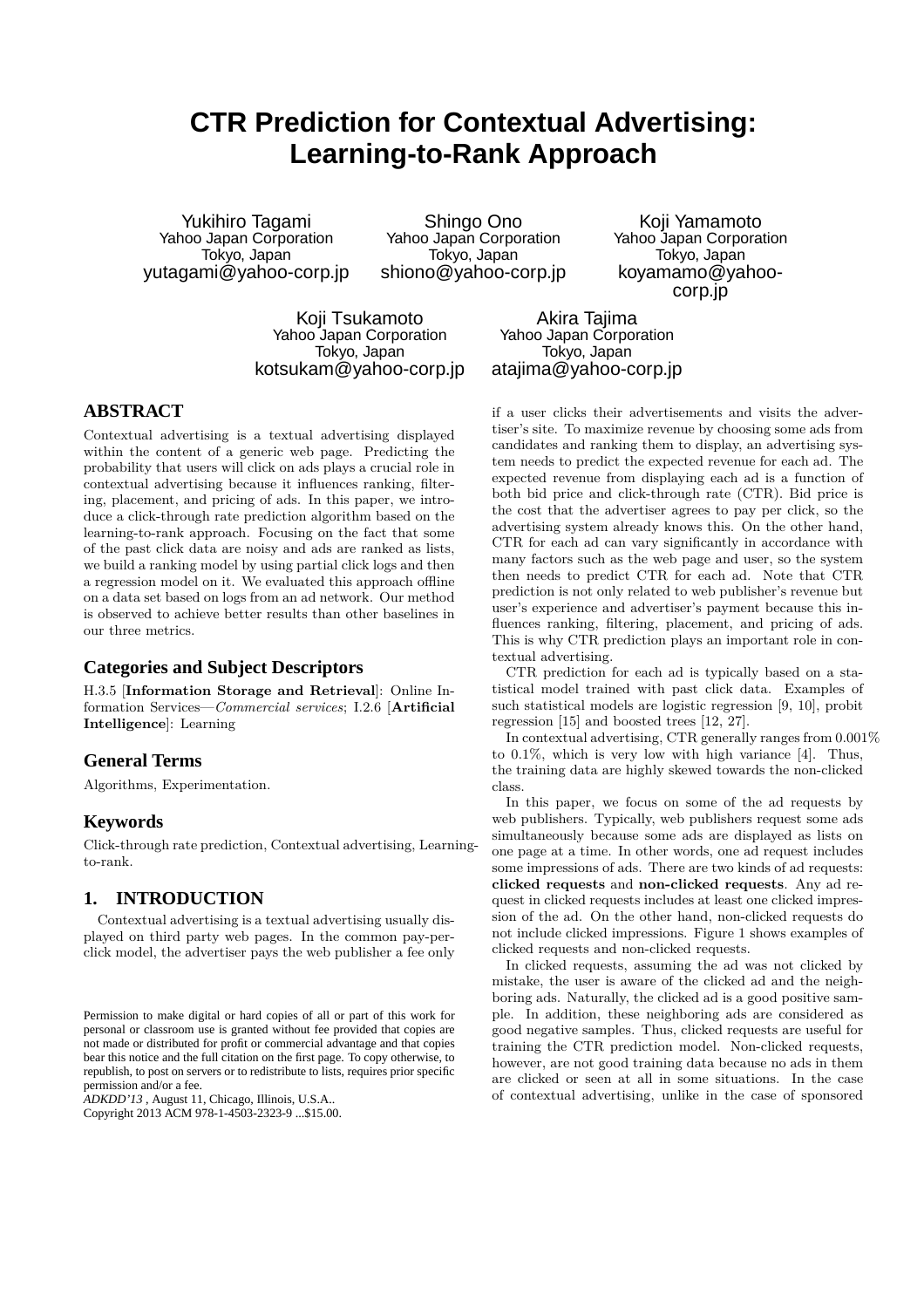| clicked requests |   |                 | non-clicked requests |  |                 |   |                 |   |
|------------------|---|-----------------|----------------------|--|-----------------|---|-----------------|---|
| AD1              |   | AD1             | Х                    |  | AD1             | x | AD1             |   |
| AD <sub>2</sub>  | х | AD <sub>2</sub> |                      |  | AD <sub>2</sub> | х | AD <sub>2</sub> |   |
| AD3              | х | AD3             | Х                    |  | AD3             | х | AD3             |   |
| AD4              |   | AD4             | х                    |  | AD4             | х | AD4             | х |
| AD5              | x |                 |                      |  | AD5             | x |                 |   |

**Figure 1: Examples of clicked requests and nonclicked requests. Tick denotes clicked impression and x mark represents non-clicked impression.**

search on web search engine result pages, ads are placed within the content of a generic web page. Therefore, the user does not have a clear intention to see ads [4]. Results from comscore.com [11] shows that 31% of ads were not inview, meaning they never had an opportunity to be seen. Moreover, there are many more non-clicked requests than clicked requests, so it is difficult to handle all non-clicked requests.

Figure 2 compares these two kinds of requests when changing the amounts of training data. In this comparison, we compare two methods on two kinds of testing data. Logistic regression with features described in Section 4.1.1 is used in both methods but training data differ for each method. For training data, the *trained with clicked requests* method uses only clicked requests and the *trained with both kinds of requests* method uses clicked and sampled non-clicked requests. Obviously, the *trained with clicked requests* method outperforms the other on both kinds of testing data. In addition, the improvement of the *trained with both kinds of requests* method reaches the ceiling even with increased amounts of training data. This result indicates that nonclicked requests in our datasets are not good samples.

To remedy this problem, we introduce the two-stage learning method for CTR prediction using only clicked requests. At first, because an ad requests is considered as documents related to a query in information retrieval context, a ranking model is learned by using clicked requests, and then a regression model for the CTR is built on it.

The rest of this paper is organized as follows. Section 2 provides a general overview of the contextual advertising system and learning-to-rank. Section 3 presents learning-torank approach for training CTR prediction model. Section 4 details the experimental setup and results. Section 5 concludes the paper by summarizing our findings and giving proposals for future work.

## **2. RELATED WORK**

This section provides a general overview of the contextual advertising system and learning-to-rank.

#### **2.1 Contextual Advertising System**

In the contextual advertising scenario, a publisher typically reserves some space on their web page for ads, and an advertising system supplies ads that are relevant to the page content and/or user. Some works [2, 8] have taken a twostage approach where the first stage retrieves top-*K* items from ad corpus with an inverted index and the second stage selects the desired top-*k* using brute force CTR prediction on the *K* retrieved items  $(k \ll K)$ .

Because ads related to the page content are more likely rather than generic ads to provide a better user experience and thus to increase the probability of clicks, some previous works have focused on developing methods to match ads to pages. In these studies, the problem of matching ads with pages is transformed into a similarity search in a vector space. The relevance of an ad towards page content is a tf-idf score that measures the word overlap between the page content and the ad content. The works of Chakrabarti et al. [8] and Karimzadehgan et al. [18] learned weights for each word in a page and an ad using HTML tags and ad sections. Broder et al. [3] used a 6000 node semantic taxonomy in the matching function between pages and ads. In addition, Ratnaparkhi [22] introduced a page-ad probability model in which semantic relationships between page terms and ad terms are modeled with hidden classes. Murdock et al. [20] applied machine translation techniques to improve the matching between pages and ads. In the case where ad relevance cannot easily be gleaned from the page text alone, "clickable terms" approach has also been proposed [16]. This approach involves matching a website directly with a set of ad side terms, independent of the page content.

Another line of research attempts to predict the CTR of ads. These studies are not only related to contextual advertising but also sponsored search because both typically employ the pay-per-click model. Predictions of CTR for ads are generally based on a statistical model trained by using the past click data. Examples of such models are logistic regression [9, 10], probit regression [15], and boosted trees [12, 27]. The model accuracy relies greatly on the design of features. Cheng and Cantú-Paz [9] presented a framework for the personalization of click models. The authors developed user-specific and demographic-based features that reflect the click behavior of individuals and groups. The features are based on observations of search and click behaviors of a large number of users of a commercial search engine. Some recent works [1, 19, 23] proposed models to estimate conversion rates (CVR).

#### **2.2 Learning-to-rank**

Learning-to-rank has received great attention in recent years and plays a critical role in information retrieval. It aims to construct a ranking model that can sort documents for a given query from labeled training data. In a problem related to learning-to-rank, an instance is a set of objects and a label is a sorting applied over the instance. Several approaches have been proposed including the pointwise, pairwise, and listwise approaches.

Pointwise approaches transform ranking into regression or classification on the single object. In pairwise approaches, the learning problem is formalized as a binary classification problem on object pairs. Therefore, existing theories and algorithms on regression or classification can be directly applied to these approaches. However, the objective function in these approaches is formalized as minimizing errors in regression or classification rather than minimizing errors in ranking of documents. Thus, the experimental results of Burges et al. [5] show that NDCG starts to drop even if pairwise loss is still decreasing during the optimization process. To overcome this problem, listwise approaches consider object lists instead of object pairs being used as instances in learning. It is difficult to learn a ranking function to optimize the IR measures directly since they depend on the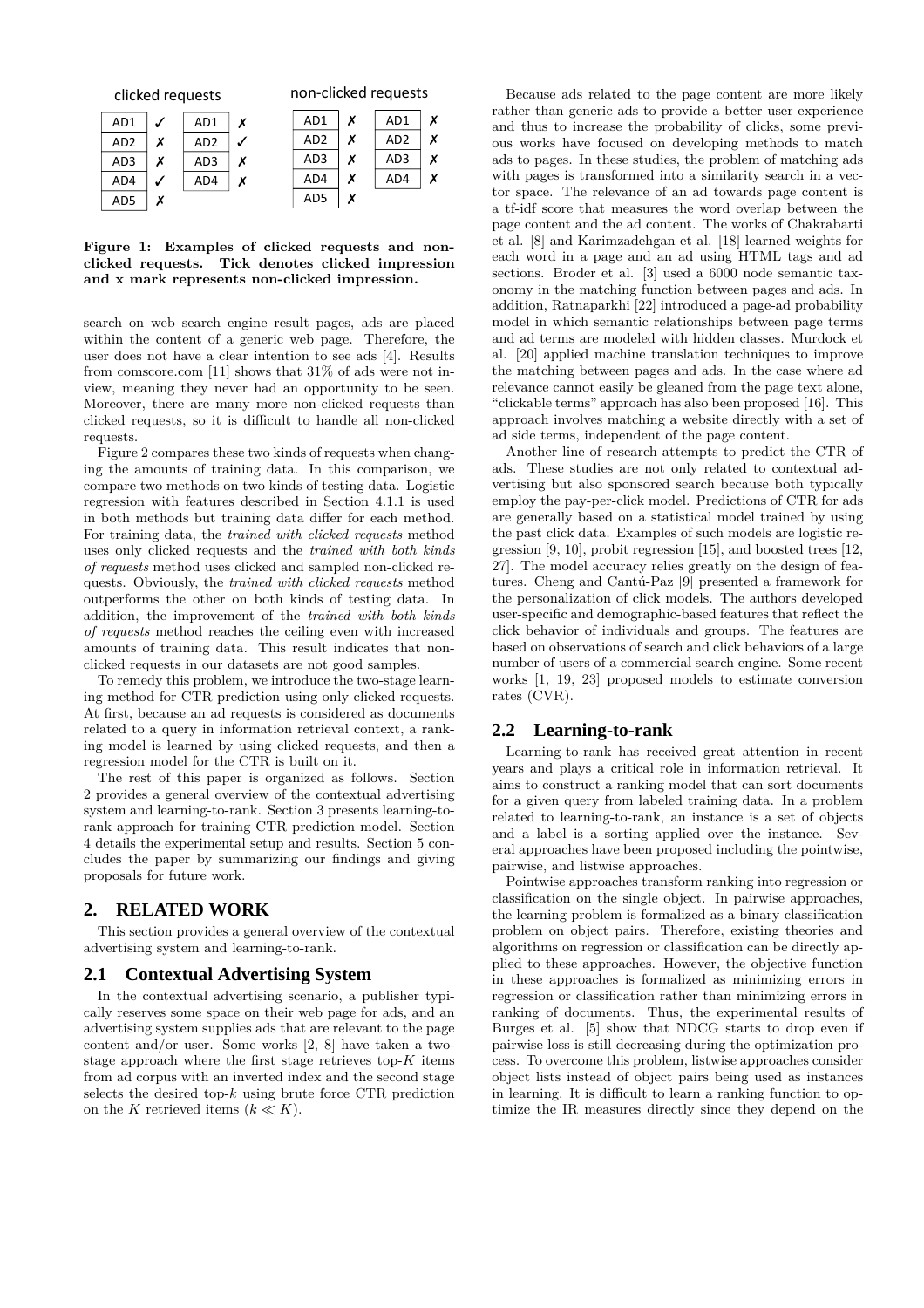

**Figure 2: Comparison between clicked requests and non-clicked requests. For validation and testing data, we use only clicked requests (Left) or clicked and sampled non-clicked requests (Right).**

rank and are not differentiable. To avoid the computational difficulty, Burges et al. [6] performed gradient descent on a smoothed version of the objective function. Some other listwise approaches use Genetic Programming for directly optimizing IR measures [13, 31], optimize the expectation of IR measures with the Monte Carlo sampling [28], approximate the IR measures with the functions that are easy-to-handle [26], or define loss function as an indirect way to optimize the IR evaluation metrics [7, 21].

Some works employ learning-to-rank approach for advertisements. Karimzadehgan et al. [18] proposed a method called NDCG-Annealing algorithm by integrating Simulated Annealing and downhill Simplex method to minimize the loss function associated directly to NDCG measure. The authors applied the algorithm to learn automatically the optimal weights of an ad ranking function on the basis of pagead relevancy score. Sculley [24] proposed Combined Regression and Ranking method that optimizes regression and ranking objectives simultaneously. The author applied this combined method for predicting CTR in sponsored search advertisement. In the case of extreme class imbalance, this combination can improve regression performance due to the addition of informative ranking constraints. In this work, on the other hand, we employ the two-stage learning method for contextual advertising using only clicked requests. In behavioral targeting context, RankLDA [25] is proposed to rank audiences in accordance with their ads' click probabilities for the long tail advertisers to deliver their ads. In track 2 of KDD Cup 2012, which is a competition to predict CTR for search advertising, Wu et al. [30] built ranking models as a part of individual models to construct a final blending model. The metric for the performance of the prediction in the competition is AUC, which is concerned only about the CTR order of the testing data, so the competition participants solve a ranking problem instead of a regression problem for the real values of CTR [29]. However, in this work, we introduce a learning-to-rank approach for predicting the values of ads' CTR.

## **3. METHODS**

In this section, we formulate two kinds of ad requests and describe a CTR prediction algorithm for contextual advertising.

#### **3.1 Clicked Requests and Non-clicked Requests**

Typically, a web publisher requests some ads simultaneously because some ads are displayed on a page at one time. In other words, one ad request *r* in the logs includes  $N^{(r)}$ impressions of ads:

 $(\boldsymbol{x}_1^{(r)},y_1^{(r)}),(\boldsymbol{x}_2^{(r)},y_2^{(r)}),\ldots,(\boldsymbol{x}_{N^{(r)}}^{(r)},y_{N^{(r)}}^{(r)})$ 

Each impression of an ad consists of a pair  $(x_i^{(r)}, y_i^{(r)})$ .  $x_i^{(r)}$ represents input features of the impression. The output variable  $y_i^{(r)} = 1$  if a user clicked the ad, and  $y_i^{(r)} = 0$  otherwise. There are two kinds of ad requests in data *R*:

$$
R^{+} = \{r \mid \exists i (y_i^{(r)} = 1) \}
$$
  

$$
R^{-} = \{r \mid \forall i (y_i^{(r)} = 0) \}
$$

(*r*)

*R* <sup>+</sup> denotes a set of ad requests that include at least one clicked impression, hence we refer to  $R^+$  as clicked requests. *R*<sup>−</sup> is called non-clicked requests since no ad requests in  $R$ <sup>−</sup> include clicked impressions. Of course,  $R = R^+ \cup R^-$  and  $R^+ \cap R^- = \emptyset.$ 

As described in Section 1, clicked requests are useful for training, but non-clicked requests are not good samples. In addition, it is difficult to handle all non-clicked requests because non-clicked requests greatly outnumber clicked requests. To remedy these problems, we introduce a two-stage learning method for CTR prediction using only clicked requests.

### **3.2 Making Pairs in Clicked Requests**

We describe a pairwise approach using clicked requests. Regarding ad impressions in an ad request as documents related to a query in an information retrieval context, we employ the RankSVM approach [17]. We make pairwise preferences from each clicked request *r*.

$$
\{(\bm{x}_i^{(r)},\bm{x}_j^{(r)}) \mid \forall i,j (y_i^{(r)}=1 \land y_j^{(r)}=0)\}
$$

Figure 3 illustrates this process.

The preference  $(x_i^{(r)}, x_j^{(r)})$  indicates that a score proportional to CTR of  $x_i^{(r)}$  is expected to be higher than that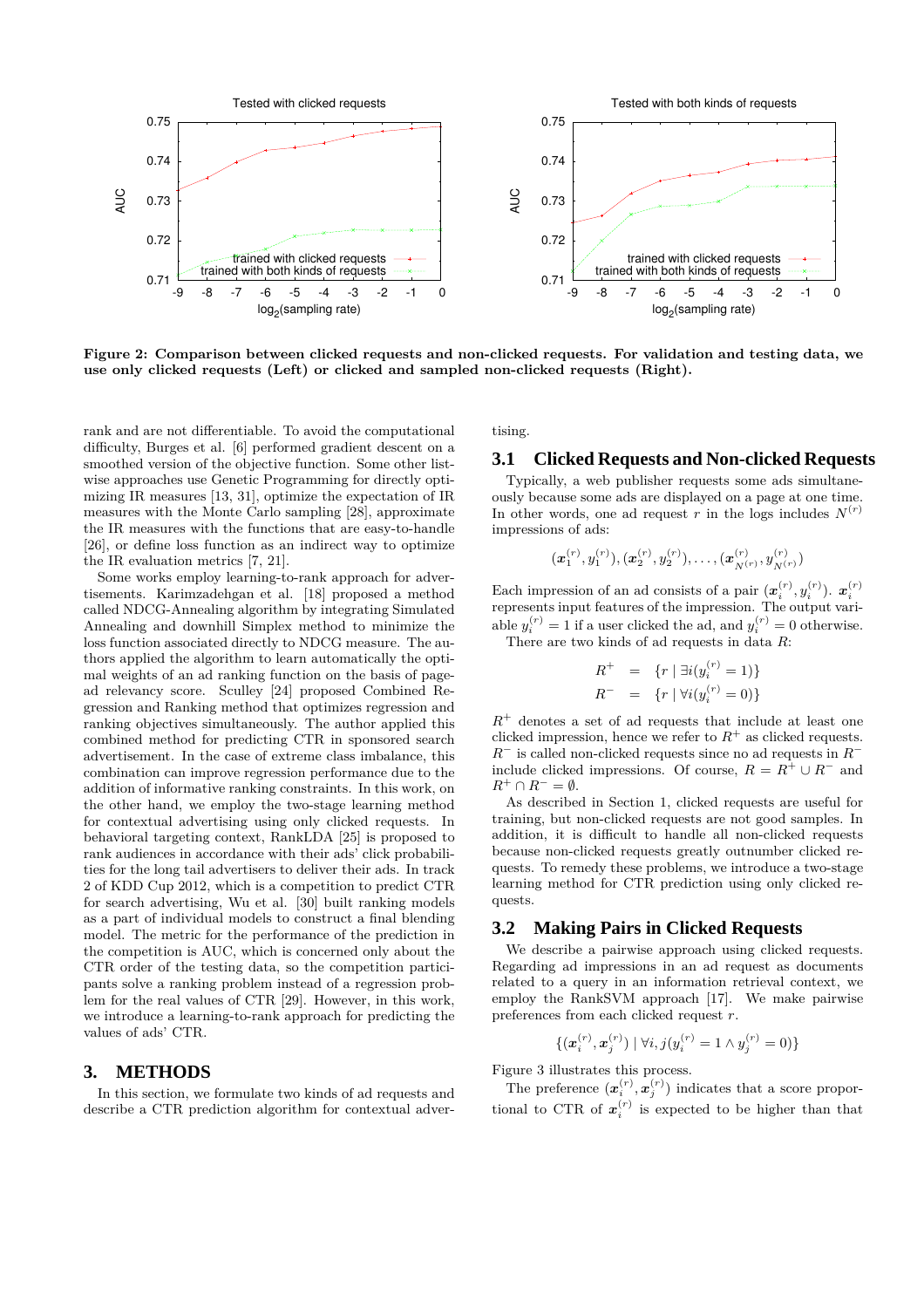

**Figure 3: Making pairwise preferences from clicked requests.**

of  $x_j^{(r)}$ . We define the score to be a simple linear function with a weight vector **w** and represent the above preference as follows:

$$
\begin{array}{rcl} \text{score}(\boldsymbol{x}_{i}^{(r)}) > \text{score}(\boldsymbol{x}_{j}^{(r)}) & \Leftrightarrow & \boldsymbol{w}^{T}\boldsymbol{x}_{i}^{(r)} > \boldsymbol{w}^{T}\boldsymbol{x}_{j}^{(r)} \\ & \Leftrightarrow & \boldsymbol{w}^{T}\boldsymbol{x}_{i}^{(r)} - \boldsymbol{w}^{T}\boldsymbol{x}_{j}^{(r)} > 0 \\ & \Leftrightarrow & \boldsymbol{w}^{T}(\boldsymbol{x}_{i}^{(r)} - \boldsymbol{x}_{j}^{(r)}) > 0 \end{array}
$$

Using squared hinge loss, we define a pairwise loss function  $L(w)$  as follows:

$$
L(\boldsymbol{w}) = \sum_{r \in R^+} \sum_{i: y_i^{(r)} = 1} \sum_{j: y_j^{(r)} = 0} \max(0, 1 - \boldsymbol{w}^T (\boldsymbol{x}_i^{(r)} - \boldsymbol{x}_j^{(r)}))^2
$$

Adding regularization term, we seek the weight vector  $\hat{w}$ that minimizes the following optimization problem:

$$
\hat{\boldsymbol{w}} = \arg\min_{\boldsymbol{w}} \frac{1}{2} \boldsymbol{w}^T \boldsymbol{w} + C \cdot L(\boldsymbol{w}) \tag{1}
$$

where  $C \geq 0$  is a penalty parameter.

In our preliminary experiment by using *microMSE* described in Section 4.1.3 as an evaluation metric, we tried to use L1-loss linear SVM (hinge loss) and logistic regression (logistic loss) in addition to the above L2-loss linear SVM (squared hinge loss). In the case of using L1-loss linear SVM, training is slightly faster but prediction accuracy is no better than when L2-loss linear SVM is used. Conversely, using logistic regression achieves a little improvement but is about 20% slower. Thus, we decided to use L2-loss linear SVM in the following experiment.

## **3.3 Conversion to Value of CTR**

Using  $w$  obtained by solving the problem  $(1)$ , we can now predict the score proportional to CTR. Next, we need to convert the score into predicted CTR of an ad. Because CTR is the probability of a user clicking an ad, sigmoid function is suitable for the conversion.

$$
CTR_i^{(r)} = \frac{1}{1 + \exp(-a\mathbf{w}^T \mathbf{x}_i^{(r)} + b)}
$$
(2)

where *a* and *b* are fitting parameters. These two parameters can be obtained by solving logistic regression. In the following experiment, first we determine bias parameter *b* by historical CTR and then search scale parameter *a* to optimize



**Figure 4: Examples of YDN ads on a real estate web page.**

target metric directly using validation data. As described in Section 4.1, historical CTR is available because it is used as an input feature.

# **4. EXPERIMENT**

## **4.1 Experimental Settings**

In this section, we describe the features, data sets, and models used in the experimental evaluations.

#### *4.1.1 Data Sets and Features*

We compare the models using the data sampled from the Yahoo! display ad network  $(YDN)^1$  for a period of eight weeks. The data from the first four weeks are used as a training set, data from the next two weeks are used as a validation set, and data from the last two weeks are treated as a testing set. As shown in Figure 4, YDN is an ad network for the Japanese market, so all ads and pages are written in Japanese with a few exceptions.

As described in Section 3.1, each sample of the data sets is an impression of an ad and consists of pairs  $(x_i^{(r)}, y_i^{(r)})$ . The output variable  $y_i^{(r)} = 1$  if a user clicked the ad, and  $y_i^{(r)} = 0$  otherwise. The input features  $x_i^{(r)}$  consist of the following groups, describing the aspects of an impression:

- *•* **Web page**: tf-idf weighted terms using position in the page and HTML tags.
- *•* **User**: categories in which the user is interested; gender and age if available, etc.
- *•* **Ad**: tf-idf of the title and description, categories based on it, etc.
- *•* **Web page AD**: similarity between the web page and the ad: tf-idf in both, etc.

 $^{1}$ http://promotionalads.yahoo.co.jp/service/ydn/ index.html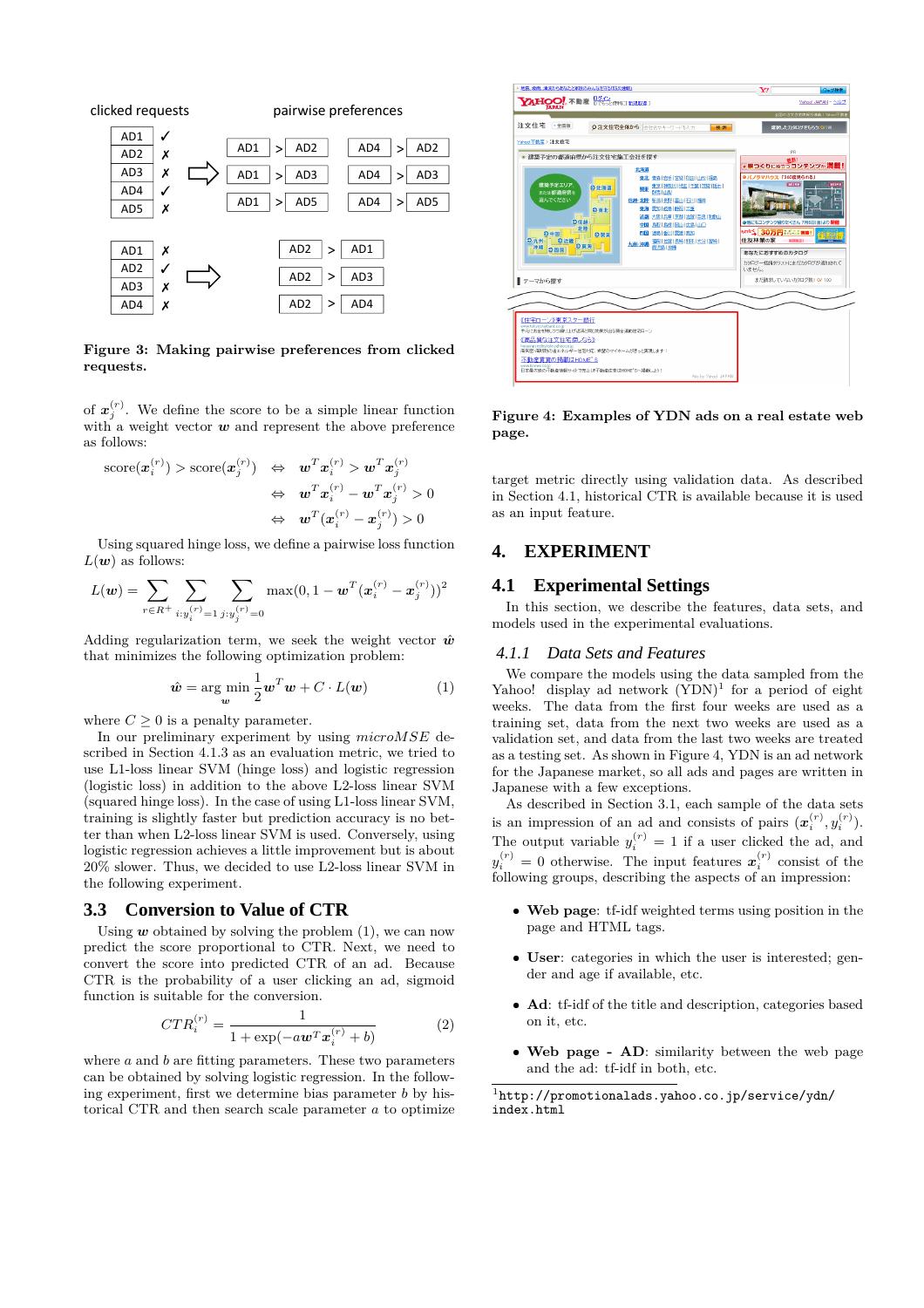| Table 1: Data statistics |            |           |       |            |  |  |  |
|--------------------------|------------|-----------|-------|------------|--|--|--|
| website                  | type       | $R^+$     | N(r)  | $\#clicks$ |  |  |  |
|                          | training   | 109,952   | 7.64  | 1.01       |  |  |  |
| A                        | validation | 56,851    | 7.67  | 1.01       |  |  |  |
|                          | testing    | 84,764    | 8.09  | 1.01       |  |  |  |
|                          | training   | 599,422   | 11.11 | 1.03       |  |  |  |
| B                        | validation | 349,424   | 11.02 | 1.03       |  |  |  |
|                          | testing    | 402,633   | 11.68 | 1.03       |  |  |  |
|                          | training   | 1,610,490 | 9.94  | 1.01       |  |  |  |
| $\mathcal{C}$            | validation | 891,509   | 9.88  | 1.02       |  |  |  |
|                          | testing    | 892,244   | 10.66 | 1.02       |  |  |  |
|                          | training   | 679,160   | 5.02  | 1.02       |  |  |  |
| D                        | validation | 386,914   | 5.01  | 1.02       |  |  |  |
|                          | testing    | 409,567   | 5.62  | 1.02       |  |  |  |
| E                        | training   | 190,554   | 4.69  | 1.02       |  |  |  |
|                          | validation | 132,341   | 4.73  | 1.02       |  |  |  |
|                          | testing    | 236,307   | 5.73  | 1.02       |  |  |  |
| $_{\rm F}$               | training   | 518,053   | 11.93 | 1.02       |  |  |  |
|                          | validation | 345,353   | 11.94 | 1.02       |  |  |  |
|                          | testing    | 372,841   | 12.62 | 1.02       |  |  |  |
| G                        | training   | 127,393   | 5.00  | 1.04       |  |  |  |
|                          | validation | 78,508    | 5.00  | 1.04       |  |  |  |
|                          | testing    | 69,083    | 5.00  | 1.04       |  |  |  |

- *•* **User AD**: relevance of the ad towards the user: categories in common, etc.
- *•* **Click statistics**: historical CTR (=clicks/impressions) of the ad and advertiser, etc.

Models we evaluate are constructed with respect to each website. The data statistics for each website are summarized in Table 1. The amount of clicked requests  $|R^{+}|$  and average number of impressions per clicked request  $\overline{N^{(r)}}$  were changed during the eight weeks. This is due to seasonal trends, changes in the budget of the advertisers, actions to achieve sales target by the publishers, etc.  $\overline{\#clicks}$ , which is average number of clicked impressions per clicked request, is approximately 1.

#### *4.1.2 Baselines*

We use three methods to compare with our proposed algorithm. The method introduced in Section 3 is referred to as *pairwise*.

The first method is L2-loss linear SVM with clicked requests. We refer to this method as *SVM*.

$$
L_{SVM}(\boldsymbol{w}) = \sum_{r \in R^+} \sum_{i=1}^{N^{(r)}} \max(0, 1 - (2y_i^{(r)} - 1)\boldsymbol{w}^T \boldsymbol{x}_i^{(r)})^2
$$

The second method is logistic regression with clicked requests. We call this method *LR*.

$$
L_{LR}(\boldsymbol{w}) = \sum_{r \in R^+} \sum_{i=1}^{N^{(r)}} \log(1 + \exp(-(2y_i^{(r)} - 1)\boldsymbol{w}^T \boldsymbol{x}_i^{(r)} + w_b))
$$

where  $w_b$  is a bias parameter like *b* in equation (2). It is also learned by training data.

The last method is *baseline*, which is logistic regression with all requests.

$$
L_{baseline}(\boldsymbol{w}) = \sum_{r \in R} \sum_{i=1}^{N^{(r)}} \log(1 + \exp(-(2y_i^{(r)} - 1)\boldsymbol{w}^T \boldsymbol{x}_i^{(r)} + w_b))
$$

For the *baseline* method, non-clicked requests are sampled approximately equal to clicked requests. In training, ad impressions in non-clicked requests are weighted by the inverse of the sampling rate.

For *pairwise* and *SVM*, sigmoid fitting is applied after obtaining the model weights. We determined parameter *b* in equation (2) to fit the distribution of historical CTR. After that, scale parameter *a* is searched for to optimize target metric using validation data directly.

Note that *pairwise* method cannot use features that have the common value in the request, such as web page and user features, because the method treats differences between two impressions in an ad request. Thus, these features disappear during the training.

Methods we described above are summarized in Table 2. In the experience, we adopt LIBLINEAR [14] to train the models.

#### *4.1.3 Evaluation Metrics*

In this paper, we consider non-clicked requests as not good samples. We thus use three evaluation metrics using only clicked requests: *microAUC*, *microMSE*, and *microLogLoss*. These metrics are defined as follows:

$$
microAUC = \frac{1}{|R^+|} \sum_{r \in R^+} AUC^{(r)},
$$

$$
microMSE = \frac{1}{|R^+|} \sum_{r \in R^+} MSE^{(r)},
$$

$$
microLogLoss = \frac{1}{|R^+|} \sum_{r \in R^+} LogLoss^{(r)}.
$$

 $AUC^{(r)}$ ,  $MSE^{(r)}$  and  $LogLoss^{(r)}$  are calculated with respect to a request *r*. By using  $\overline{CTR}_{i}^{(r)}$ , which is the normalized CTR in *r*,  $MSE^{(r)}$  and  $LogLoss^{(r)}$  are defined as follows.

$$
MSE^{(r)} = \frac{1}{N^{(r)}} \sum_{i=1}^{N^{(r)}} (y_i^{(r)} - \overline{CTR}_i^{(r)})^2,
$$
  
\n
$$
LogLoss^{(r)}
$$
  
\n
$$
= \frac{-1}{N^{(r)}} \sum_{i=1}^{N^{(r)}} \left( y_i^{(r)} \log(\overline{CTR}_i^{(r)}) + (1 - y_i^{(r)}) \log(1 - \overline{CTR}_i^{(r)}) \right),
$$
  
\nwhere 
$$
\overline{CTR}_i^{(r)} = \frac{CTR_i^{(r)}}{\sum_{j=1}^{N^{(r)}} CTR_j^{(r)}}
$$

Unlike *microAUC* and conventional IR metrics such as NDCG, *microMSE* and *microLogLoss* are metrics which take into account not only CTR order but its value.  $MSE^{(r)}$  and  $LogLoss<sup>(r)</sup>$  become 0 if a clicked request *r* includes one clicked impression whose predicted CTR is not 0 and the others are 0. As shown in Table 1, it is actually true that almost all clicked requests in the datasets include only one clicked impression.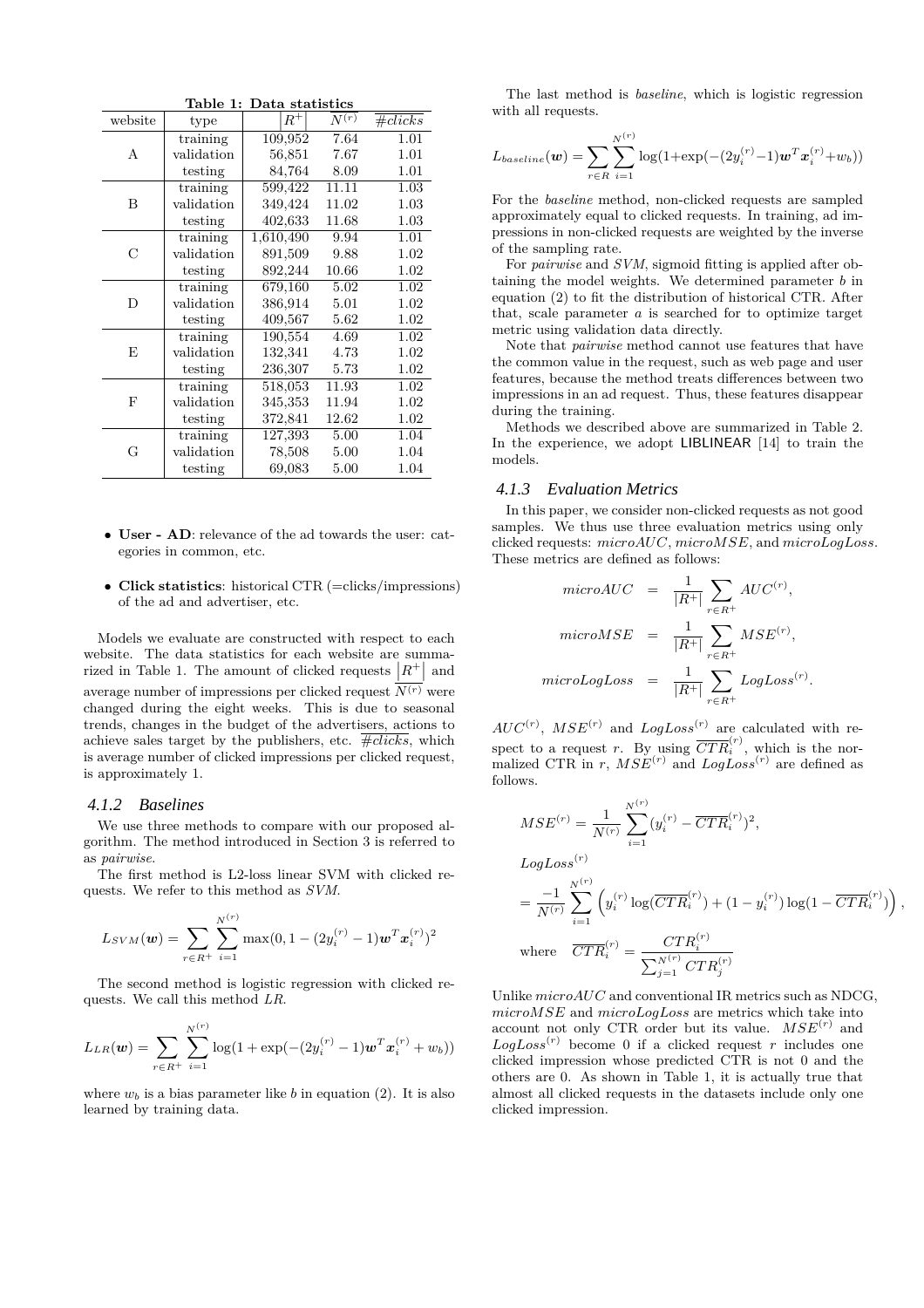**Table 2: Method summary**

| method   | training data                            | pairwise | learning method                        |
|----------|------------------------------------------|----------|----------------------------------------|
| pairwise | clicked requests                         |          | L2-loss linear $SVM$ + sigmoid fitting |
| SVM      | clicked requests                         |          | L2-loss linear $SVM$ + sigmoid fitting |
| LR .     | clicked requests                         |          | logistic regression                    |
| baseline | clicked and sampled non-clicked requests |          | logistic regression                    |

We normalize scores of each method by the corresponding *baseline*. All values of metrics in this paper are transformed by the equation.

$$
\Delta M_{method} = \left(\frac{M_{method}}{M_{baseline}} - 1\right) * 100
$$

In our experience, similar to Trofimov et al. [27], the 0.1% difference in these metrics is small but cannot be ignored.

#### **4.2 Experimental Results**

The experimental results are summarized in Table 3. The **bold** elements indicate the best performance of the methods. We can draw several observations as follows.

By examining our three metrics, we found that *pairwise* usually outperforms other methods. Obviously, as *pairwise* directly optimizes *AUC*, in terms of *microAUC*, *pairwise* outperforms all other method at all sites. Also, with respect to *microMSE* and *microLogLoss*, *pairwise* often outperforms other methods. *SVM* achieves poor results in many cases, although it optimizes target metric on the validation set in the same way as *pairwise*. Therefore, our pairwise learning-to-rank approach is better than an ordinary classification method. This is because even clicked requests are data with highly skewed class imbalance as shown in Table 1. *LR* often outperforms *baseline* and is the best in some cases. However, on site G data, *LR* is worse than *baseline* in all three metrics. On site A, while *LR* outperforms *pairwise* in terms of *microMSE* or *microLogLoss*, *pairwise* achieves good *microAUC* improvement. In other words, although good CTR order is obtained by pairwise approach, converting the ranking score into CTR does not work very well in these cases.

# **5. CONCLUSIONS**

CTR prediction plays an important role in contextual advertising. It affects web publisher's revenue, advertiser's payment, and user's experience because ranking, filtering, placement, and pricing of ads are based on it.

In this paper, we introduce a two-stage CTR prediction algorithm for contextual advertising. First, a ranking model is constructed with clicked requests and then a sigmoid function converts the predicted value of the ranking model into CTR. We evaluated this approach offline on a data set based on logs from the Yahoo! display ad network. Our method is observed to achieve better results than other baselines in our three metrics.

Our future work will take the following directions. First, it is necessary to verify whether three metrics used in our experiment are appropriate. We want to carry out online evaluation in the production system and compare the results with those of offline evaluation. Furthermore, we are interested in developing a more sophisticated approach to convert the score of a ranking model into CTR of ads. Fi-

nally, we plan to investigate listwise approaches to learning CTR prediction model as well as combined regression and ranking approaches [24].

# **6. ACKNOWLEDGMENTS**

We would like to thank our colleagues for their assistance with data collection, model evaluation, and many insightful discussions.

## **7. REFERENCES**

- [1] D. Agarwal, R. Agrawal, R. Khanna, and N. Kota. Estimating rates of rare events with multiple hierarchies through scalable log-linear models. In *Proceedings of the 16th ACM SIGKDD international conference on Knowledge discovery and data mining*, KDD '10, 2010.
- [2] D. Agarwal and M. Gurevich. Fast top-k retrieval for model based recommendation. In *Proceedings of the fifth ACM international conference on Web search and data mining*, WSDM '12, 2012.
- [3] A. Broder, M. Fontoura, V. Josifovski, and L. Riedel. A semantic approach to contextual advertising. In *Proceedings of the 30th annual international ACM SIGIR conference on Research and development in information retrieval*, SIGIR '07, 2007.
- [4] A. Broder and V. Josifovski. Introduction to computational advertising. http://www.stanford.edu/class/msande239/. Accessed: 15/4/2013.
- [5] C. Burges, T. Shaked, E. Renshaw, A. Lazier, M. Deeds, N. Hamilton, and G. Hullender. Learning to rank using gradient descent. In *Proceedings of the 22nd international conference on Machine learning*, ICML '05, 2005.
- [6] C. J. C. Burges, R. Ragno, and Q. V. Le. Learning to rank with nonsmooth cost functions. In *NIPS'06*, 2006.
- [7] Z. Cao, T. Qin, T.-Y. Liu, M.-F. Tsai, and H. Li. Learning to rank: from pairwise approach to listwise approach. In *Proceedings of the 24th international conference on Machine learning*, ICML '07, 2007.
- [8] D. Chakrabarti, D. Agarwal, and V. Josifovski. Contextual advertising by combining relevance with click feedback. In *Proceedings of the 17th international conference on World Wide Web*, WWW '08, 2008.
- [9] H. Cheng and E. Cantú-Paz. Personalized click prediction in sponsored search. In *Proceedings of the third ACM international conference on Web search and data mining*, WSDM '10, 2010.
- [10] H. Cheng, R. van Zwol, J. Azimi, E. Manavoglu, R. Zhang, Y. Zhou, and V. Navalpakkam. Multimedia features for click prediction of new ads in display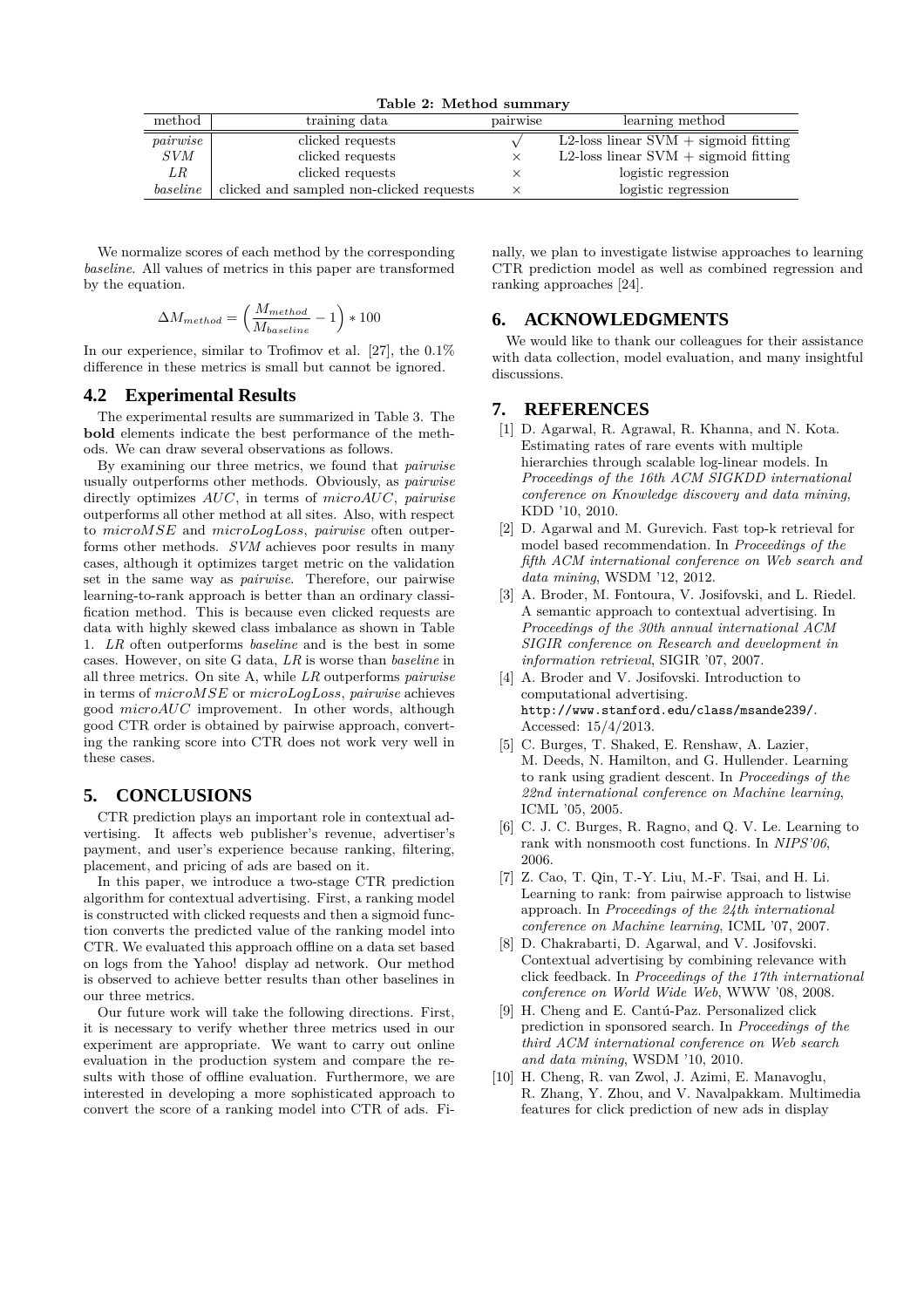| metrics               | method     | website     |             |             |             |             |            |             |
|-----------------------|------------|-------------|-------------|-------------|-------------|-------------|------------|-------------|
|                       |            |             | B           | C           | D           | E           | F          | G           |
| $\Delta microAUC$     | pairwise   | 1.9774%     | 0.7878%     | 1.2140%     | 0.8180%     | 3.8165%     | 1.0442%    | 0.3054%     |
|                       | <b>SVM</b> | 1.1540%     | $-0.7677\%$ | 0.1844\%    | $-0.4577\%$ | $-0.8980%$  | $-0.0219%$ | $-0.7807\%$ |
|                       | LR         | 1.5192%     | 0.3670%     | 1.0027%     | 0.3645%     | 0.0779%     | 0.8720\%   | $-0.4342%$  |
|                       | pairwise   | 0.0031%     | 0.2970%     | $-1.3885\%$ | $-0.8520%$  | $-0.8204%$  | $-0.5264%$ | $-0.2091\%$ |
| $\Delta microMSE$     | <b>SVM</b> | 1.7762%     | 0.8315%     | $-0.5191\%$ | 1.0481%     | 0.5681%     | $-0.3912%$ | 2.5599%     |
|                       | LR         | $-1.1295\%$ | 0.5745%     | $-1.1724%$  | $-0.5384%$  | $-1.0505\%$ | $-0.4481%$ | 1.0575%     |
|                       | pairwise   | $-0.9551\%$ | $-0.1588%$  | $-0.9594\%$ | $-1.3177\%$ | $-1.5633\%$ | $-0.8162%$ | $-0.2064%$  |
| $\Delta microLogLoss$ | <b>SVM</b> | 4.0535%     | 1.2166%     | $-0.5072%$  | 1.4497%     | 0.5115%     | $-0.3520%$ | 2.2618%     |
|                       | LR         | $-1.2397\%$ | 0.4297%     | $-0.8698\%$ | $-0.9077\%$ | $-1.3766%$  | $-0.7034%$ | 0.9173%     |

**Table 3: Experimental results. All values of metrics are normalized by the corresponding** *baseline***.**

advertising. In *Proceedings of the 18th ACM SIGKDD international conference on Knowledge discovery and data mining*, KDD '12, 2012.

- [11] comScore Inc. comscore releases full results of  $vce^{TM}$ charter study involving 12 leading u.s. advertisers. http://www.comscore.com/Insights/ Press\_Releases/2012/3/comScore\_Releases\_Full\_ Results\_of\_vCE\_Charter\_Study. Accessed: 18/4/2013.
- [12] K. S. Dave and V. Varma. Learning the click-through rate for rare/new ads from similar ads. In *Proceedings of the 33rd international ACM SIGIR conference on Research and development in information retrieval*, SIGIR '10, 2010.
- [13] H. M. de Almeida, M. A. Gonçalves, M. Cristo, and P. Calado. A combined component approach for finding collection-adapted ranking functions based on genetic programming. In *Proceedings of the 30th annual international ACM SIGIR conference on Research and development in information retrieval*, SIGIR '07, 2007.
- [14] R.-E. Fan, K.-W. Chang, C.-J. Hsieh, X.-R. Wang, and C.-J. Lin. LIBLINEAR: A library for large linear classification. *J. Mach. Learn. Res.*, 9, June 2008.
- [15] T. Graepel, J. Q. Candela, T. Borchert, and R. Herbrich. Web-scale bayesian click-through rate prediction for sponsored search advertising in microsoft's bing search engine. In *Proceedings of the 27th International Conference on Machine Learning*, 2010.
- [16] A. Hatch, A. Bagherjeiran, and A. Ratnaparkhi. Clickable terms for contextual advertising. In *ADKDD*, 2010.
- [17] T. Joachims. Optimizing search engines using clickthrough data. In *Proceedings of the eighth ACM SIGKDD international conference on Knowledge discovery and data mining*, KDD '02, 2002.
- [18] M. Karimzadehgan, W. Li, R. Zhang, and J. Mao. A stochastic learning-to-rank algorithm and its application to contextual advertising. In *Proceedings of the 20th international conference on World wide web*, WWW '11, 2011.
- [19] K.-C. Lee, B. Orten, A. Dasdan, and W. Li. Estimating conversion rate in display advertising from past performance data. In *Proceedings of the 18th ACM SIGKDD international conference on Knowledge*

*discovery and data mining*, KDD '12, 2012.

- [20] V. Murdock, M. Ciaramita, and V. Plachouras. A noisy-channel approach to contextual advertising. In *Proceedings of the 1st international workshop on Data mining and audience intelligence for advertising*, ADKDD '07, 2007.
- [21] T. Qin, T.-Y. Liu, M.-F. Tsai, X.-D. Zhang, and H. Li. Learning to search web pages with query-level loss functions. Technical Report MSR-TR-2006-156, Microsoft Research, 2006.
- [22] A. Ratnaparkhi. A hidden class page-ad probability model for contextual advertising. In *Workshop on Targeting and Ranking for Online Advertising at the 17th International World Wide Web Conference*, 2008.
- [23] R. Rosales, H. Cheng, and E. Manavoglu. Post-click conversion modeling and analysis for non-guaranteed delivery display advertising. In *Proceedings of the fifth ACM international conference on Web search and data mining*, WSDM '12, 2012.
- [24] D. Sculley. Combined regression and ranking. In *Proceedings of the 16th ACM SIGKDD international conference on Knowledge discovery and data mining*, KDD '10, 2010.
- [25] J. Tang, N. Liu, J. Yan, Y. Shen, S. Guo, B. Gao, S. Yan, and M. Zhang. Learning to rank audience for behavioral targeting in display ads. In *Proceedings of the 20th ACM international conference on Information and knowledge management*, CIKM '11, 2011.
- [26] M. Taylor, J. Guiver, S. Robertson, and T. Minka. Softrank: optimizing non-smooth rank metrics. In *Proceedings of the 2008 International Conference on Web Search and Data Mining*, WSDM '08, 2008.
- [27] I. Trofimov, A. Kornetova, and V. Topinskiy. Using boosted trees for click-through rate prediction for sponsored search. In *Proceedings of the Sixth International Workshop on Data Mining for Online Advertising and Internet Economy*, ADKDD '12, 2012.
- [28] M. N. Volkovs and R. S. Zemel. Boltzrank: learning to maximize expected ranking gain. In *Proceedings of the 26th Annual International Conference on Machine Learning*, ICML '09, 2009.
- [29] X. Wang, S. Lin, D. Kong, L. Xu, Q. Yan, S. Lai, L. Wu, A. Chin, G. Zhu, H. Gao, Y. Wu, D. Bickson, Y. Du, N. Gong, C. Shu, S. Wang, K. Liu, S. Li, J. Zhao, F. Tan, and Y. Zhou. Click-through prediction for sponsored search advertising with